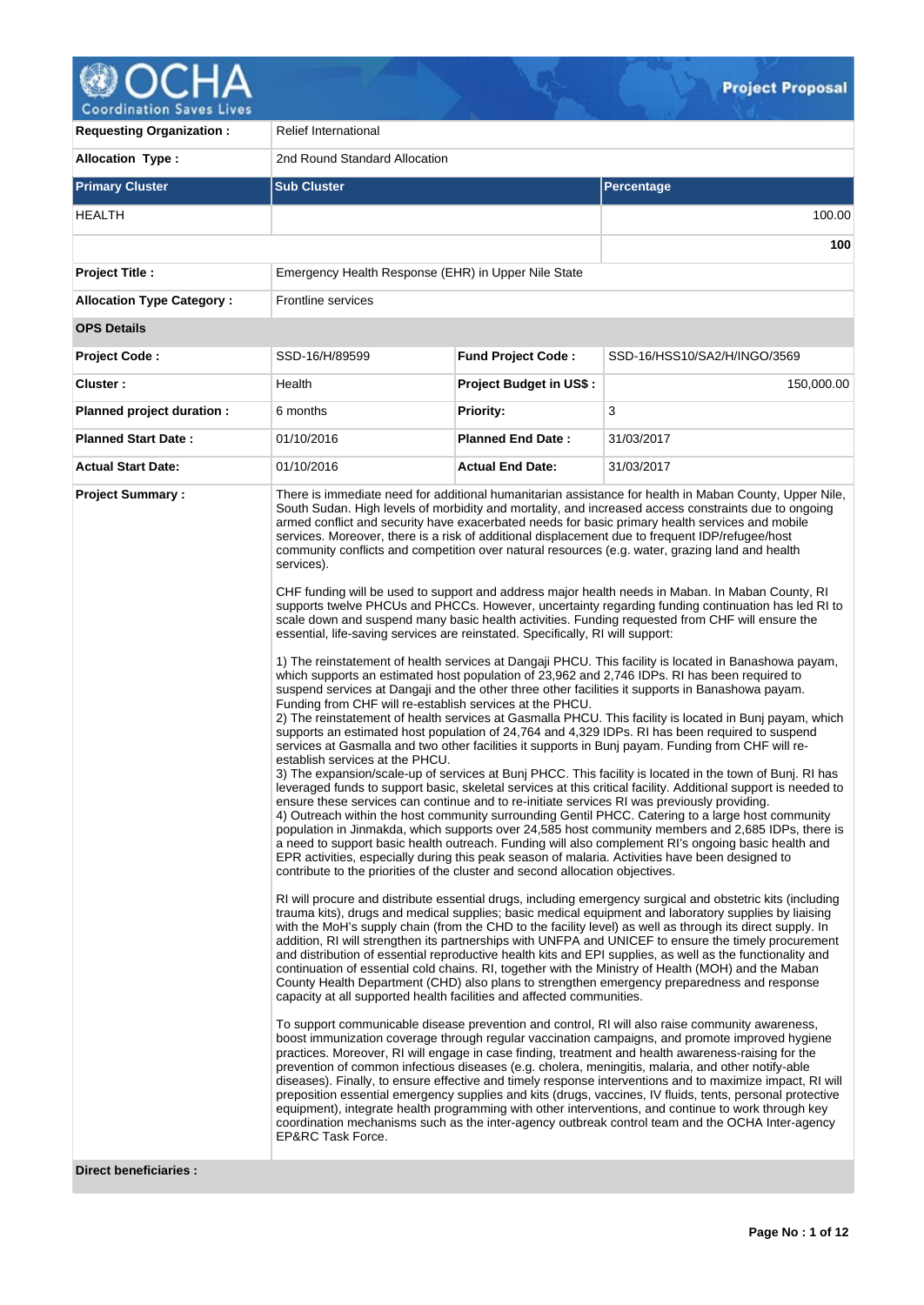| Men   | Women  | <b>Boys</b> | <b>Girls</b> | <b>Total</b> |
|-------|--------|-------------|--------------|--------------|
| 8,639 | 11,452 | ∛769,       | 2,346        | 24,206       |

**Other Beneficiaries :**

| <b>Beneficiary name</b>        | <b>Men</b> | Women  | <b>Boys</b> | <b>Girls</b> | <b>Total</b> |  |  |  |  |  |
|--------------------------------|------------|--------|-------------|--------------|--------------|--|--|--|--|--|
| People in Host Communities     | 7,602      | 10,078 |             | 0            | 17,680       |  |  |  |  |  |
| Internally Displaced People    | 1,037      | 1,374  |             |              | 2,411        |  |  |  |  |  |
| Children under 5               | 0          |        | 1.769       | 2,346        | 4,115        |  |  |  |  |  |
| <b>Indirect Beneficiaries:</b> |            |        |             |              |              |  |  |  |  |  |

# **Catchment Population:**

RI will support the following facilities, which cater to an estimated catchment population of 83,071 (including IDPs, excluding refugees). Because RI has had to suspend other facilities in Maban, RI projects a larger catchment population will seek services from the three facilities RI is proposing to support:

1-Dangaji PHCU: This facility is located in Banashowa payam, which supports an estimated host population of 23,962 and 2,746 IDPs. RI has been required to suspend services at Dangaji and the other three other facilities it supports in Banashowa payam. Funding from CHF will re-establish services at the PHCU.

2-Gasmalla PHCU: This facility is located in Bunj payam, which supports an estimated host population of 24,764 and 4,329 IDPs. RI has been required to suspend services at Gasmalla and two other facilities it supports in Bunj payam. Funding from CHF will re-establish services at the PHCU.

3-Bunj PHCC+: This facility is located in the town of Bunj. RI has leveraged funds to support basic, skeletal services at this critical facility. Additional support is needed to ensure these services can continue and to re-initiate services RI was previously providing.

4-Gentil PHCC+ (outreach only): Catering to a large host community population in Jinmakda, which supports over 24,585 host community members and 2,685 IDPs, there is a need to support basic health outreach.

# **Link with allocation strategy :**

RI's proposed program will promote early action and respond to reduce loss of life by addressing the health needs of refugees, returnees, IDPs, and host community members in Maban.

The funds requested for CHF programming will be essential to expand and improve on-going basic health and EPR activities. In addition, RI's proposed activities have been designed to ensure they strongly support CHF objectives and health cluster priorities for South Sudan in 2016. Specifically, RI will support:

(1) Increased access to basic, life-saving services through the procurement and distribution of basic medical supplies, and the provision of PHC services

(2) Improved disease surveillance and monitoring in order to significantly contribute to the sector/cluster priority of controlling the spread of communicable diseases and responding to disease outbreaks.

CHF support will enable RI to fully contribute to the priorities of the cluster in the year ahead and will ensure RI's life-saving health programming can continue, improve and expand into the underserved and hard-to-reach payams of Maban.

# **Sub-Grants to Implementing Partners :**

| <b>Partner Name</b>                                   | <b>Partner Type</b> | <b>Budget in US\$</b>       |
|-------------------------------------------------------|---------------------|-----------------------------|
|                                                       |                     |                             |
| Other funding secured for the same project (to date): |                     |                             |
| <b>Other Funding Source</b>                           |                     | <b>Other Funding Amount</b> |

# **Organization focal point :**

| <b>Name</b>                      | <b>Title</b>                  | Email                  | Phone                |  |  |  |  |  |  |
|----------------------------------|-------------------------------|------------------------|----------------------|--|--|--|--|--|--|
| Emily Johnson                    | <b>Grants Coordinator</b>     | emily.johnson@ri.org   | +211 956 775 984     |  |  |  |  |  |  |
| Ricardo Vieitez                  | <b>Country Director</b>       | ricardo.vieitez@ri.org | +211 (0) 921 493 088 |  |  |  |  |  |  |
| Daniel Bassey                    | Health Program<br>Coordinator | daniel.bassey@ri.org   | +211926061139        |  |  |  |  |  |  |
| <b>BACKGROUND</b>                |                               |                        |                      |  |  |  |  |  |  |
| 1. Humanitarian context analysis |                               |                        |                      |  |  |  |  |  |  |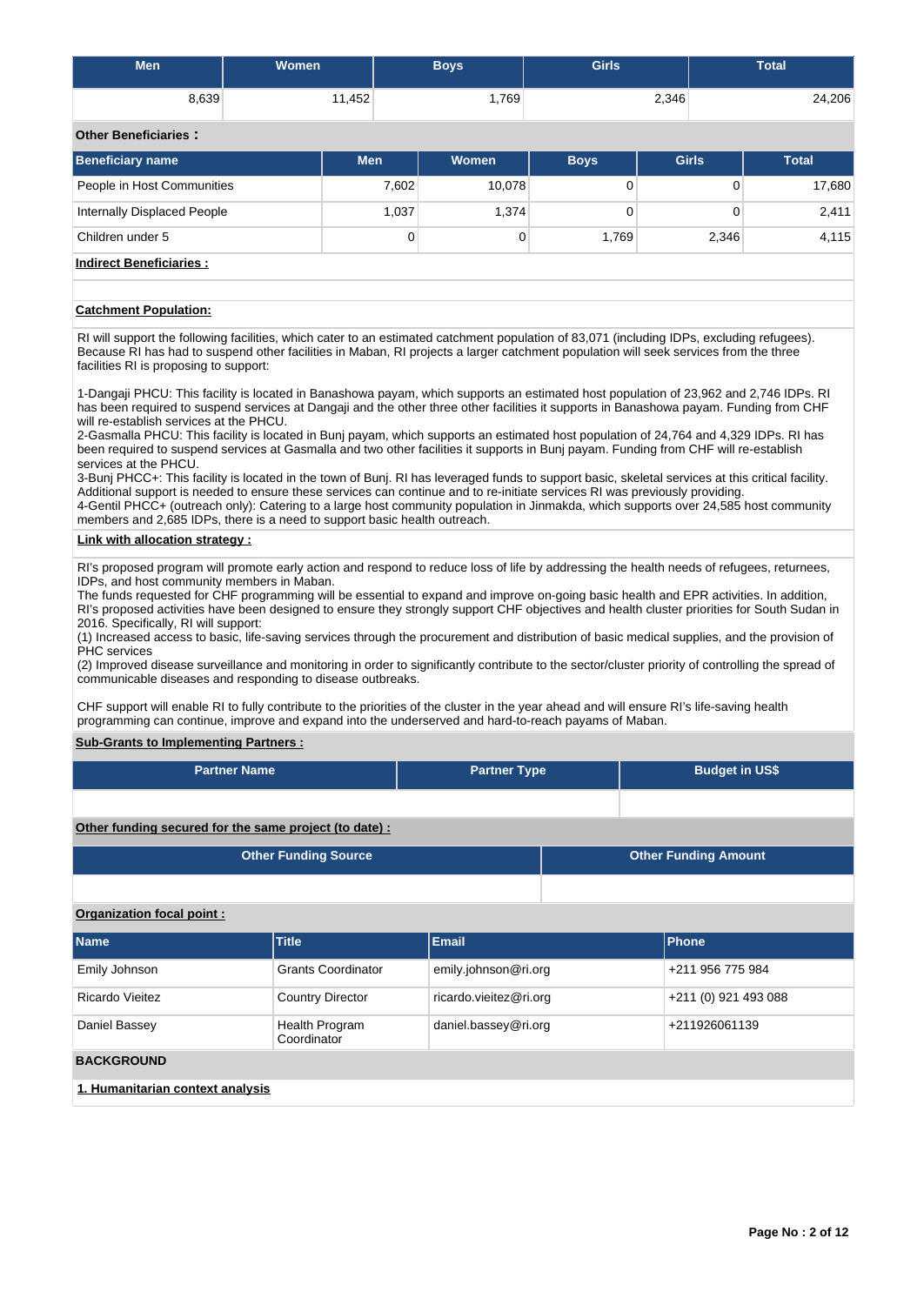The situation in Maban County demands an immediate and coordinated response in order to address the urgent health needs of vulnerable groups, particularly children under five, pregnant and lactating women (PLW) and the elderly. Due to funding gaps, services at three major PHCUs and PHCCs have been suspended and scaled down. RI's project will address these immediate needs through reactivating outpatient maternal and child health services (MCH) at clinics facing urgent needs. Specifically, funding will re-introduce these life-saving services at two facilities (Dangaji PHCU and Gasmalla PHCU) and re-initiate and scale-up basic services at Bunj PHCC+. Special focus will be on boosting the coverage of measles and polio through outreach activities and accelerated vaccination campaigns. RI's strong presence in Maban as well as its strong understanding of the local context and operating environment will play a pivotal role in the delivery of quality emergency health services in the proposed areas of intervention.

RI's program is aligned with the CHF 2016 second allocation objectives and is designed to save lives and to contribute to the reduction of morbidity and mortality. Targeted areas in Maban include: Bunj, Jinkwota, and Benashowa payams. RI will also expand mobile outreach service provision to the remote payams of Jinmagda and Khor el Amar, areas that are not currently covered through current funding. RI will also facilitate EHR through participation of the user community and women will be actively engaged at all levels of the project cycle.

# **2. Needs assessment**

Inadequate health facilities were adversely affected by the political crisis and the violence that erupted in December 2013, which aggravated the already precarious health situation. Since the conflict, health facilities have been destroyed and closed down, healthcare workers have fled conflict-affected areas, and insecurity has disrupted the medical supply chain. With the disruption of essential primary and secondary health services, the country faces a major public health crisis. An estimated 57 percent of health facilities are not functioning in Upper Nile, Jonglei, and Central Equatoria States (WHO, "South Sudan health reports," 2015). In Maban County, an influx of IDPs in 2015 and 2016 has also increased the health care burden on the strained system, which is already hosting more than 130,000 refugees from Blue Nile, Sudan (UNHCR, 2016).

In Maban, there is a major concern among humanitarian agencies that mortality among children and pregnant and lactating women will continue to rise due to lack of maternal child healthcare services. Maban remains one of the remote counties in South Sudan - reproductive health services and qualified health staff in this region are extremely limited. RI is IMA's only partner in Maban and due to funding uncertainty, many health facilities have temporarily closed down as a result of lack of funding by IMA. This has disrupted preventive and curative activities for other critical diseases – health services already underfunded, are now facing staff shortages, and there has been a major rupture in the supply of basic medicines and lack of essential equipment. With the closure of many health facilities, there is a widespread fear in the community - Maban has already seen rising tension and conflict between the host and refugee population. Increased outreach activities and the provision of basic primary care at static facilities are necessary to address these major gaps.

# **3. Description Of Beneficiaries**

Conflict affected population, including IDPs, returnees, and host communities. The beneficiaries are from all age groups; the majority will be women and children, which comprises of 60% of the total population. RI will also focus on children and mothers through provision of Integrated basic Primary Health Care Services including under 5 clinic (IMCI protocol), and EmONC services.

# **4. Grant Request Justification**

Based on RI's assessment, primary health care services and activities are needed to build and expand community-based interventions and improve access to those who are in urgent need. CHF funding is needed to reinstate basic health services, strengthen emergency preparedness and response capacity, improve the capacity of local health cadres, and support necessary infrastructure rehabilitation. Through a focus on maternal and child health (MCH), integrated management of childhood illnesses (IMCI) protocols, and EPI RI will help to ensure the promotion of mother and child survival in its supported healthcare facilities while continuing to provide services in line with the Basic Package of Health Services (BPHS). At the same time, RI will strive to boost the coverage for measles vaccination through enhanced outreach activities and regular cyclic vaccination campaigns; encourage the uptake of MCH services in the proposed project areas; intensify community education and social mobilization for the utilization of services; strengthen community health structures.

The funds requested for CHF programming will be essential to ensure the continuation of basic health and EPR activities. RI's proposed activities have been designed to ensure they strongly support CHF objectives and health cluster priorities for South Sudan in 2016. Specifically, RI will support: (1) improved disease surveillance and monitoring in order to significantly contribute to the sector/cluster priority of controlling the spread of communicable diseases and responding to disease outbreaks and (2) increased access to basic, life-saving services through the procurement and distribution of basic medical supplies, and the provision of PHC services. CHF support will enable RI to fully contribute to the priorities of the cluster in the year ahead and will ensure RI's life-saving health programming can continue, improve and expand into the underserved and hard-to-reach payams of Maban County.

# **5. Complementarity**

RI will collaborate with relevant line ministries and the County Health Department (CHD) in Maban as well as UNHCR for MCH/PHC activities targeting the host community population. RI will continue to participate in monthly coordination meetings at the field-level in Maban and monthly consultative meetings with camp leaders. Within the host community, RI works closely with CHD and village elders, who will continue to be involved and engaged throughout the proposed program.

RI anticipates continued funding from UNICEF for nutrition programming (out-patient and in-patient) and will ensure nutrition and health services are integrated. RI is also supporting health services at Gentil Hospital in Maban County, Upper Nile through ECHO funding. RI will ensure the referral system at Gentil is linked with facilities supported by CHF.

#### **LOGICAL FRAMEWORK**

#### **Overall project objective**

To reduce morbidity and mortality and to save lives among the conflict-affected population in Maban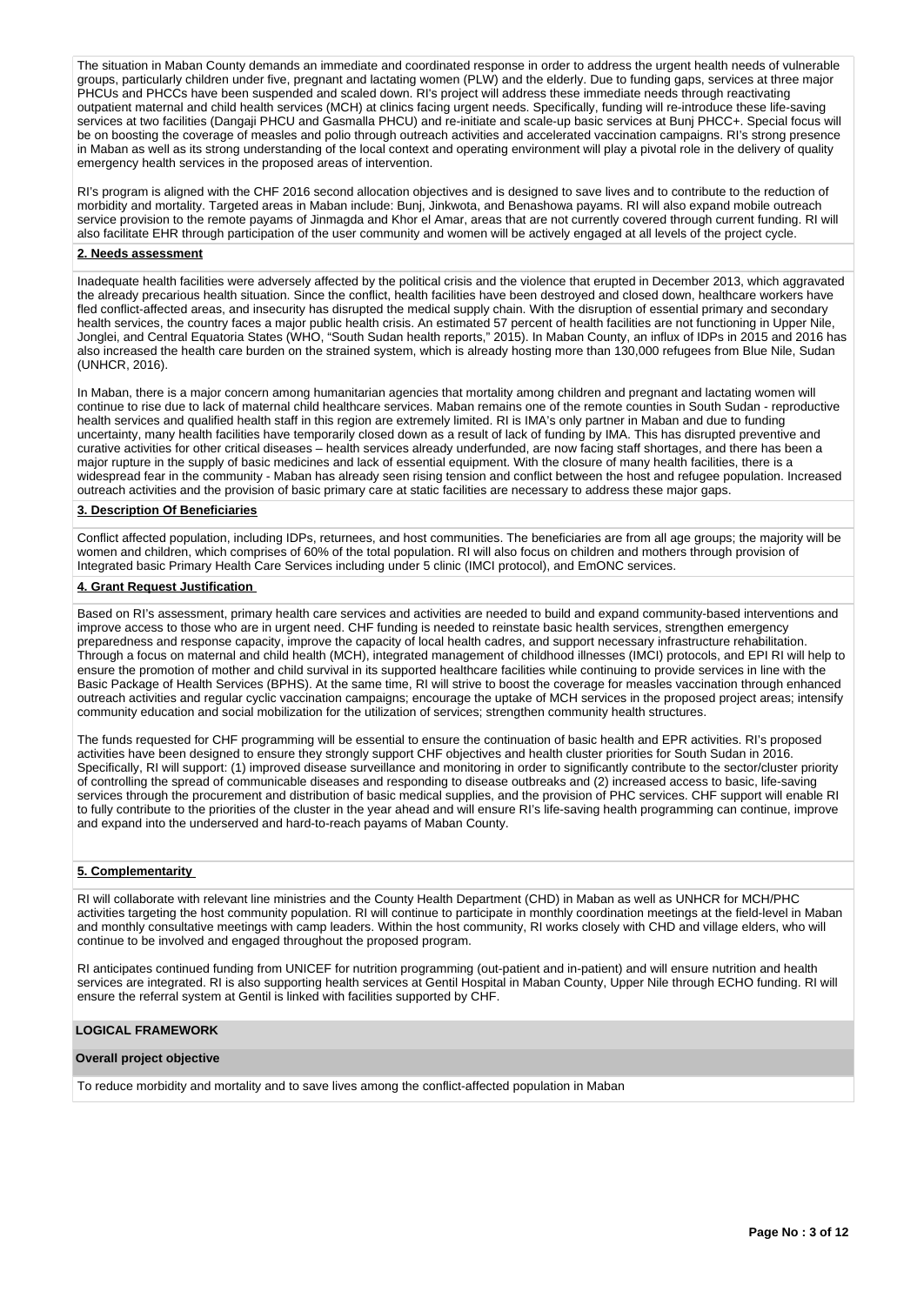| <b>HEALTH</b>                  |                                                                                                                                                                                                                                                                                                       |                                                                                                                                                                                                                                                                                                                                                                                                                                |            |                                 |                   |           |               |  |  |
|--------------------------------|-------------------------------------------------------------------------------------------------------------------------------------------------------------------------------------------------------------------------------------------------------------------------------------------------------|--------------------------------------------------------------------------------------------------------------------------------------------------------------------------------------------------------------------------------------------------------------------------------------------------------------------------------------------------------------------------------------------------------------------------------|------------|---------------------------------|-------------------|-----------|---------------|--|--|
|                                | <b>Cluster objectives</b>                                                                                                                                                                                                                                                                             | <b>Strategic Response Plan (SRP) objectives</b>                                                                                                                                                                                                                                                                                                                                                                                |            | <b>Percentage of activities</b> |                   |           |               |  |  |
|                                | CO1: Improve access, and scale-up<br>responsiveness to, essential emergency<br>health care, including addressing the major<br>causes of mortality among U5C (malaria,<br>diarrhea and Pneumonia), emergency<br>obstetric care and neonate services in<br>conflict affected and vulnerable populations | HRP 2016 SO1: Save lives and alleviate<br>suffering through safe access to services and<br>resources with dignity                                                                                                                                                                                                                                                                                                              |            |                                 |                   |           |               |  |  |
|                                | CO2: Prevent, detect and respond to<br>epidemic prone disease outbreaks in conflict<br>affected and vulnerable populations                                                                                                                                                                            | HRP 2016 SO1: Save lives and alleviate<br>suffering through safe access to services and<br>resources with dignity                                                                                                                                                                                                                                                                                                              |            |                                 |                   |           |               |  |  |
| preventable diseases.          |                                                                                                                                                                                                                                                                                                       | Contribution to Cluster/Sector Objectives : The current project will contribute to the cluster objective in many ways: the expanded<br>Program on Immunization (EPI) and Integrated Management of Childhood Illnesses (IMCI) will directly reduce the suffering of people in<br>conflict affected areas. The consultations to be made for children under five other people will help to mitigate transmission and mortality of |            |                                 |                   |           |               |  |  |
| <b>Outcome 1</b>               |                                                                                                                                                                                                                                                                                                       |                                                                                                                                                                                                                                                                                                                                                                                                                                |            |                                 |                   |           |               |  |  |
|                                | Improved access to high-quality, comprehensive primary health care (PHC)                                                                                                                                                                                                                              |                                                                                                                                                                                                                                                                                                                                                                                                                                |            |                                 |                   |           |               |  |  |
| Output 1.1                     |                                                                                                                                                                                                                                                                                                       |                                                                                                                                                                                                                                                                                                                                                                                                                                |            |                                 |                   |           |               |  |  |
| <b>Description</b>             |                                                                                                                                                                                                                                                                                                       |                                                                                                                                                                                                                                                                                                                                                                                                                                |            |                                 |                   |           |               |  |  |
|                                | 24,206 people benefit from out-patient department consultations                                                                                                                                                                                                                                       |                                                                                                                                                                                                                                                                                                                                                                                                                                |            |                                 |                   |           |               |  |  |
| <b>Assumptions &amp; Risks</b> |                                                                                                                                                                                                                                                                                                       |                                                                                                                                                                                                                                                                                                                                                                                                                                |            |                                 |                   |           |               |  |  |
|                                | equipment and medical supplies.                                                                                                                                                                                                                                                                       | Sustained and secure access; no significant displacement or conflict occurs within the target area. There will be consistent supply of drugs,                                                                                                                                                                                                                                                                                  |            |                                 |                   |           |               |  |  |
| <b>Activities</b>              |                                                                                                                                                                                                                                                                                                       |                                                                                                                                                                                                                                                                                                                                                                                                                                |            |                                 |                   |           |               |  |  |
| <b>Activity 1.1.1</b>          |                                                                                                                                                                                                                                                                                                       |                                                                                                                                                                                                                                                                                                                                                                                                                                |            |                                 |                   |           |               |  |  |
| Facilities: Dangaji, Gasmala   |                                                                                                                                                                                                                                                                                                       | Re-introduce and re-establish curative services at two primary health care facilities (Dangaji and Gasmala)                                                                                                                                                                                                                                                                                                                    |            |                                 |                   |           |               |  |  |
| Activity 1.1.2                 |                                                                                                                                                                                                                                                                                                       |                                                                                                                                                                                                                                                                                                                                                                                                                                |            |                                 |                   |           |               |  |  |
|                                |                                                                                                                                                                                                                                                                                                       | Introduce and re-initiate outreach services at four facilities (Bunj, Dangaji, Gasmala) and support outreach in Gentil (host community only)                                                                                                                                                                                                                                                                                   |            |                                 |                   |           |               |  |  |
| Activity 1.1.3                 |                                                                                                                                                                                                                                                                                                       |                                                                                                                                                                                                                                                                                                                                                                                                                                |            |                                 |                   |           |               |  |  |
|                                |                                                                                                                                                                                                                                                                                                       | Scale up facilities at Bunj PHCC + which is currently only providing skeletal services (Bunj)                                                                                                                                                                                                                                                                                                                                  |            |                                 |                   |           |               |  |  |
| Activity 1.1.4                 |                                                                                                                                                                                                                                                                                                       |                                                                                                                                                                                                                                                                                                                                                                                                                                |            |                                 |                   |           |               |  |  |
|                                |                                                                                                                                                                                                                                                                                                       | Strengthen Early Warning Alert Response Network capacities (Bunj, Dangaji, Gasmala)                                                                                                                                                                                                                                                                                                                                            |            |                                 |                   |           |               |  |  |
| Activity 1.1.5                 |                                                                                                                                                                                                                                                                                                       |                                                                                                                                                                                                                                                                                                                                                                                                                                |            |                                 |                   |           |               |  |  |
| Activity 1.1.6                 |                                                                                                                                                                                                                                                                                                       | Support minor rehabilitation / maintenance at existing health facilities where services have been reinstated (Bunj, Dangaji, Gasmala)                                                                                                                                                                                                                                                                                          |            |                                 |                   |           |               |  |  |
|                                |                                                                                                                                                                                                                                                                                                       | Provide emergency medical supplies and pharmaceuticals to ensure facilities are stocked                                                                                                                                                                                                                                                                                                                                        |            |                                 |                   |           |               |  |  |
| Activity 1.1.7                 |                                                                                                                                                                                                                                                                                                       |                                                                                                                                                                                                                                                                                                                                                                                                                                |            |                                 |                   |           |               |  |  |
|                                | Conduct one accelerated vaccination campaign                                                                                                                                                                                                                                                          |                                                                                                                                                                                                                                                                                                                                                                                                                                |            |                                 |                   |           |               |  |  |
| Activity 1.1.8                 |                                                                                                                                                                                                                                                                                                       |                                                                                                                                                                                                                                                                                                                                                                                                                                |            |                                 |                   |           |               |  |  |
|                                |                                                                                                                                                                                                                                                                                                       | Improve disease surveillance and response through one-the-job training and improved monitoring, reporting, and communication capacities                                                                                                                                                                                                                                                                                        |            |                                 |                   |           |               |  |  |
| <b>Indicators</b>              |                                                                                                                                                                                                                                                                                                       |                                                                                                                                                                                                                                                                                                                                                                                                                                |            |                                 |                   |           |               |  |  |
|                                |                                                                                                                                                                                                                                                                                                       |                                                                                                                                                                                                                                                                                                                                                                                                                                |            | <b>End cycle beneficiaries</b>  |                   |           | End<br>cycle  |  |  |
| Code                           | <b>Cluster</b>                                                                                                                                                                                                                                                                                        | <b>Indicator</b>                                                                                                                                                                                                                                                                                                                                                                                                               | <b>Men</b> | Women                           | <b>Boys</b> Girls |           | <b>Target</b> |  |  |
| Indicator 1.1.1                | HEALTH                                                                                                                                                                                                                                                                                                | (Frontline services): # of outpatient consultations<br>in conflict and other vulnerable states                                                                                                                                                                                                                                                                                                                                 | 8,639      | 11,452                          | 1,76<br>9         | 2,34<br>6 | 24,206        |  |  |
|                                | <b>Means of Verification:</b> Health facility records                                                                                                                                                                                                                                                 |                                                                                                                                                                                                                                                                                                                                                                                                                                |            |                                 |                   |           |               |  |  |
| Indicator 1.1.2                | HEALTH                                                                                                                                                                                                                                                                                                | Frontline # of children 6 to 59 months receiving<br>measles vaccinations in emergency or returnee<br>situation                                                                                                                                                                                                                                                                                                                 |            |                                 | 1,15<br>3         | 1,73<br>0 | 2,883         |  |  |
|                                | <b>Means of Verification:</b> EPI reports, health facility records                                                                                                                                                                                                                                    |                                                                                                                                                                                                                                                                                                                                                                                                                                |            |                                 |                   |           |               |  |  |
| Indicator 1.1.3                | <b>HEALTH</b>                                                                                                                                                                                                                                                                                         | Frontline # of facilities with functioning Cold chain<br>in conflict states                                                                                                                                                                                                                                                                                                                                                    |            |                                 |                   |           | 3             |  |  |
|                                | Means of Verification : Health facility records, RI reports                                                                                                                                                                                                                                           |                                                                                                                                                                                                                                                                                                                                                                                                                                |            |                                 |                   |           |               |  |  |
| Indicator 1.1.4                | <b>HEALTH</b>                                                                                                                                                                                                                                                                                         | Frontline # Number of functional health facilities in<br>conflict-affected and other vulnerable states                                                                                                                                                                                                                                                                                                                         |            |                                 |                   |           | 4             |  |  |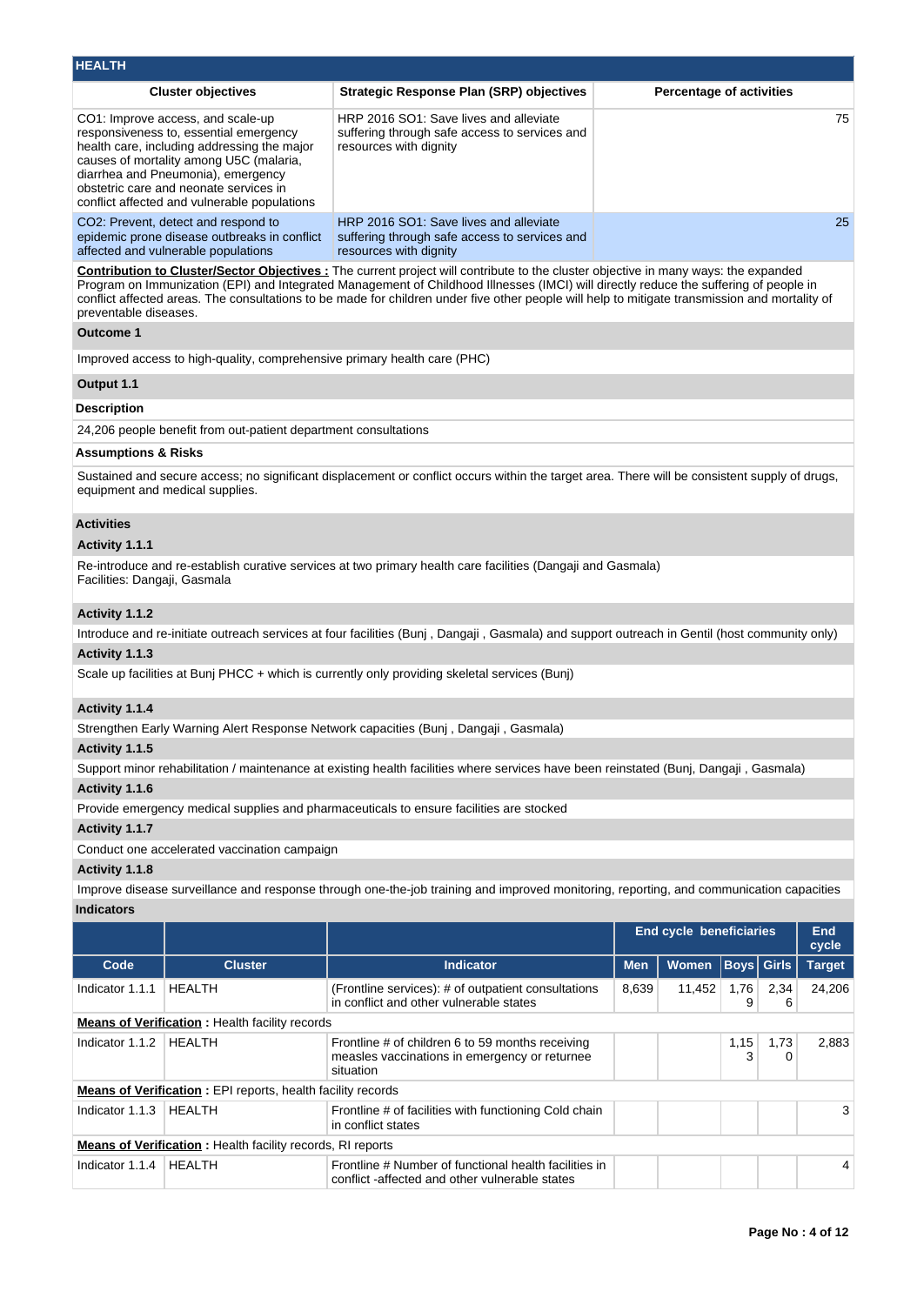|                               | <b>Means of Verification:</b> Health facility records, RI reports<br>(host community only) will be scaled-up.         | NB: At Dangaji & Gasmala, health services will be newly introduced. At Bunj, services will be scaled up. Mobile health services at Gentil |  |  |  |  |  |  |
|-------------------------------|-----------------------------------------------------------------------------------------------------------------------|-------------------------------------------------------------------------------------------------------------------------------------------|--|--|--|--|--|--|
|                               | Indicator 1.1.5   HEALTH<br>Frontline # of epidemic prone disease alerts<br>verified and responded to within 48 hours |                                                                                                                                           |  |  |  |  |  |  |
| <b>Means of Verification:</b> |                                                                                                                       |                                                                                                                                           |  |  |  |  |  |  |
| <b>Additional Targets:</b>    |                                                                                                                       |                                                                                                                                           |  |  |  |  |  |  |

# **M & R**

# **Monitoring & Reporting plan**

RI has developed rigorous M&E framework and information management system for interventions. This toolkit has been adapted to the local context, is equipped with reporting formats and data collection tools for various activities, and relies on an integrated system of traditional monitoring (comprising data collection on inputs, outputs, and outcomes, and community based participatory monitoring mechanisms). Data will be disaggregated by sex and age wherever possible. Meetings will be facilitated in a participatory manner to ensure equal voice of all groups, including marginalized and vulnerable populations. Feedback will be both qualitative and quantitative and will include methods such as ranking and scoring matrices.

Weekly reporting: RI will continue to report weekly case admissions and IDSR statistics and monthly health 5Ws, at the state and national level.

Monitoring: Project work plans will be used to guide international and national staff at all RI target areas. These plans will form the basis of progress monitoring throughout the program period.

Field Visits: Expatriate field visits to RI target sites are critical to monitor the quality and integrity of Rl's programs in remote program locations at a minimum monthly basis. RI has four health technical expatriate staff based in Maban all of whom provide routine oversight to program activities. Senior staff from Juba will also continue to provide oversight, project / implementation reviews, and course correction discussions.

# **Workplan**

| <b>Activitydescription</b>                                                                                                                                      | Year | 1        | $\overline{2}$ | 3            | 5 |  | 8 | 9 | 10 <sup>1</sup> |             |              |
|-----------------------------------------------------------------------------------------------------------------------------------------------------------------|------|----------|----------------|--------------|---|--|---|---|-----------------|-------------|--------------|
| Activity 1.1.1: Re-introduce and re-establish curative services at two primary health<br>care facilities (Dangaji and Gasmala)                                  | 2016 |          |                |              |   |  |   |   |                 | $X$ $X$ $X$ |              |
| Facilities: Dangaji, Gasmala                                                                                                                                    | 2017 |          | $X$ $X$ $X$    |              |   |  |   |   |                 |             |              |
| Activity 1.1.2: Introduce and re-initiate outreach services at four facilities (Bunj,<br>Dangaji, Gasmala) and support outreach in Gentil (host community only) | 2016 |          |                |              |   |  |   |   | X               | ΙX.         | $\mathsf{X}$ |
|                                                                                                                                                                 |      | $\times$ | $\mathsf{X}$   | $\mathsf{X}$ |   |  |   |   |                 |             |              |
| Activity 1.1.3: Scale up facilities at Bunj PHCC + which is currently only providing<br>skeletal services (Bunj)                                                |      |          |                |              |   |  |   |   | X.              | X.          | $\mathsf{X}$ |
|                                                                                                                                                                 | 2017 |          | $X$ $X$        | $\mathsf{X}$ |   |  |   |   |                 |             |              |
| Activity 1.1.4: Strengthen Early Warning Alert Response Network capacities (Bunj,                                                                               | 2016 |          |                |              |   |  |   |   |                 |             |              |
| Dangaji, Gasmala)                                                                                                                                               | 2017 | $\times$ | $\mathsf{X}$   | ΙX.          |   |  |   |   |                 |             |              |
| Activity 1.1.5: Support minor rehabilitation / maintenance at existing health facilities<br>where services have been reinstated (Bunj, Dangaji, Gasmala)        | 2016 |          |                |              |   |  |   |   | X               | ΙX.         | $\mathsf{X}$ |
|                                                                                                                                                                 | 2017 |          |                |              |   |  |   |   |                 |             |              |
| Activity 1.1.6: Provide emergency medical supplies and pharmaceuticals to ensure<br>facilities are stocked                                                      | 2016 |          |                |              |   |  |   |   | X.              | X.          | $\mathsf{X}$ |
|                                                                                                                                                                 | 2017 |          |                |              |   |  |   |   |                 |             |              |
| Activity 1.1.7: Conduct one accelerated vaccination campaign                                                                                                    | 2016 |          |                |              |   |  |   |   |                 |             |              |
|                                                                                                                                                                 |      |          | $\times$       | ΙX.          |   |  |   |   |                 |             |              |
| Activity 1.1.8: Improve disease surveillance and response through one-the-job<br>training and improved monitoring, reporting, and communication capacities      | 2016 |          |                |              |   |  |   |   |                 |             |              |
|                                                                                                                                                                 | 2017 |          |                |              |   |  |   |   |                 |             |              |

# **OTHER INFO**

## **Accountability to Affected Populations**

RI will ensure accountability by:

1. Actively engaging all segment of the community for planning exercises.

2. Balancing both sexes in staff hiring process

3. Actively engaging women groups in project planning, implementation and monitoring exercise.

4. At the commencement of the project, organizing a launching ceremony with all key stake holders to explain the project objectives and scope including setting joint planning and monitoring exercise

5. Regularly and periodically reviewing of projects with key stake holders and strengthening the feedback mechanisms with the beneficiaries

#### **Implementation Plan**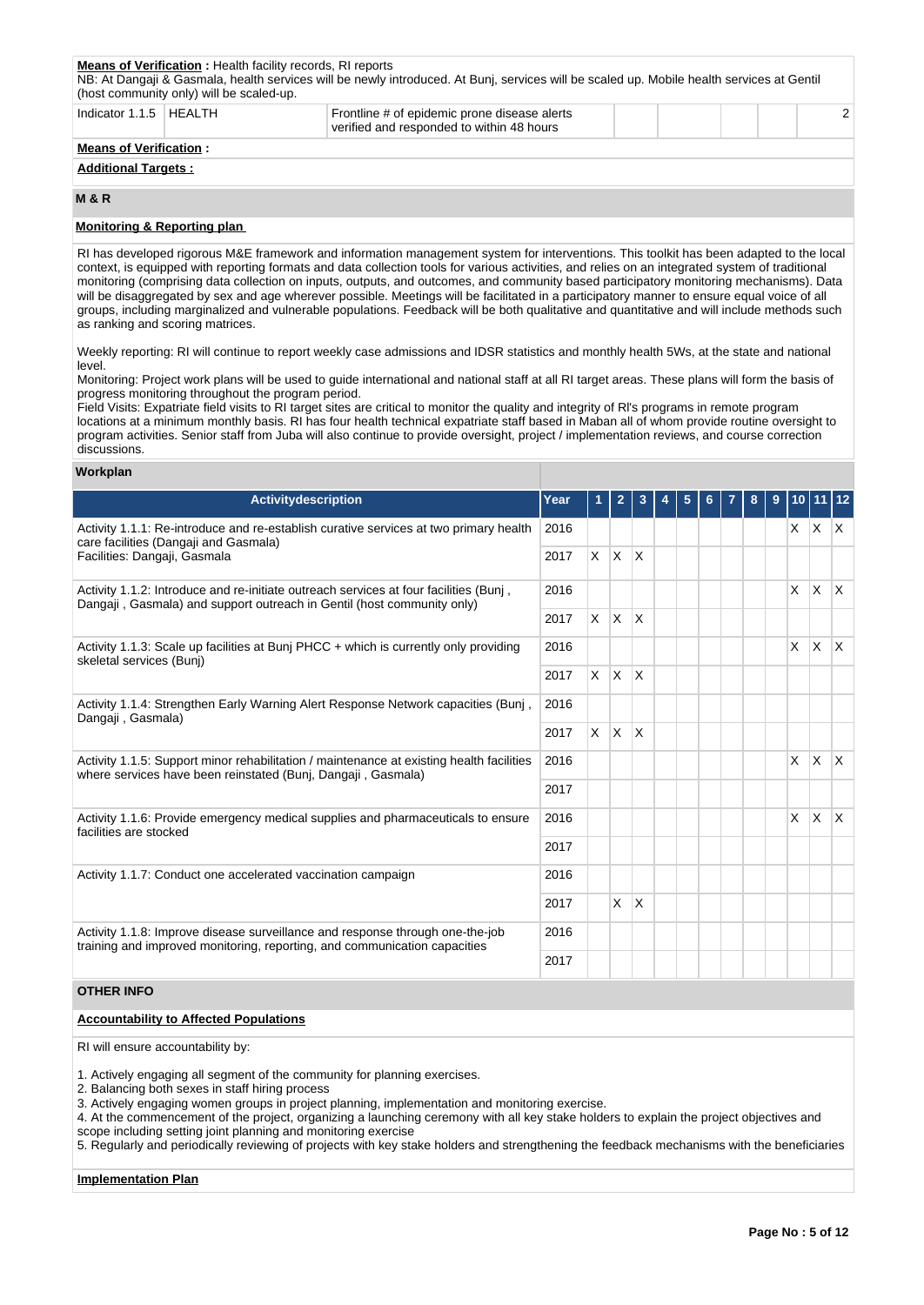Qualified local South Sudanese and/or expatriate staff will be based full-time in all project target areas for direct management, monitoring, and oversight of activities. RI has established offices in South Sudan, including in Juba, Longechuk, Maban, and Pibor, and Pajak / Maiwut. RI's Health Coordinator and Medical Doctor, based in Maban, will oversee all activities. RI also employs a strong national Health team who will provide monitoring and technical support throughout implementation. The Health Coordinator and Health Officers will be responsible for training staff, carrying out education sessions and campaigns.

Senior project staff will visit the project sites frequently to give technical input and guidance (security allowing). The Country Director, based in Juba, will also visit the project to ensure RI standards are met. Regular monitoring missions, including joint monitoring missions, will be conducted by programs and M&E staff, will help monitor and track progress and achievements in all locations, and coordinate any course corrections as necessary.

# **Coordination with other Organizations in project area**

| Name of the organization | Areas/activities of collaboration and rationale                                                                                                                                                                                                     |
|--------------------------|-----------------------------------------------------------------------------------------------------------------------------------------------------------------------------------------------------------------------------------------------------|
| Samaritan's Purse        | Referrals for secondary treatment are made to both RI Gentil<br>Hospital and SP-supported Bunj Hospital.                                                                                                                                            |
| MSF-B                    | Intervention in disease outbreaks, Bunj Hospital OPD                                                                                                                                                                                                |
| <b>SIM</b>               | SIM supports Doro PHCC, which serves the host community around<br>Doro Refugee Camp. RI will continue to meet with partners<br>implementing health services in host community, including SIM, and<br>to work to build the capacity of health staff. |
| Medair                   | Sends IPD referrals to RI Gentil Hospital and currently engaged with<br>WASH activities; RI will continue to explore potential linkages and<br>synergies.                                                                                           |
| <b>ACTED</b>             | Currently engaged with WASH activities; RI will continue to explore<br>potential linkages and synergies.                                                                                                                                            |
| <b>HDC</b>               | Currently engaged with WASH activities; RI will continue to explore<br>potential linkages and synergies.                                                                                                                                            |
| <b>UNFPA</b>             | Supports reproductive health programming through the provision of<br>health kits; RI will continue to explore opportunities for additional in-<br>kind support.                                                                                     |
| <b>CHD</b>               | RI will coordinate with CHD in Longechuk and Maban in regards to<br><b>Primary Health Care activities</b>                                                                                                                                           |

# **Environment Marker Of The Project**

A: Neutral Impact on environment with No mitigation

## **Gender Marker Of The Project**

2a-The project is designed to contribute significantly to gender equality

#### **Justify Chosen Gender Marker Code**

Women play a large and important role in both productive and reproductive activities, though their contribution is overlooked due to male dominance and the patriarchy system. Women are not represented in any decision making positions and there are few to no opportunities for women to be accepted in public roles, or for their voices to be heard publically. In order to alleviate such problems, RI will empower women using available opportunities that allow women to participate in decision making processes. One of the available opportunities to involve women in public interest is this health project, where women will be actively involved in trainings that can build their capacity while increasing their visibility and their bargaining power. In order to improve equity and the sustainability of health activities, specific measures like placing women in leadership and decision making positions will take place to fulfill their strategic needs. All activities will include at least 50 percent females where possible. Gender is already mainstreamed in all RI projects in all project cycle management. As is true in other African countries, in rural areas of South Sudan, women are the primary caretakers and providers in their households. When women suffer, the entire family suffers. RI is committed to a focus on women and their roles in households, and a primary goal of health programming will be to significantly improve women's access to health services. Our goal is to give poor rural women access to the services and care they need to ensure the health and well-being of their household.

# **Protection Mainstreaming**

RI's interventions are closely in line with relevant cluster priorities and approaches, and integrate gender and protection mainstreaming. RI actively works to ensure trainees and beneficiaries compose an equal balance of women and men. Additionally, throughout the project, RI will conduct Sexual and Gender Based Violence (SGBV) training for health staff, community outreach volunteers, and community champions.

# **Country Specific Information**

## **Safety and Security**

RI's Global Security Manager and in-country Operations Manager will continue to monitor the security situation in all target areas. In the case of sustained deterioration in security or access, RI may briefly suspend and in extreme cases relocate activities to more secure areas where similar needs exist, although it is envisioned that the use of remote monitoring and remote area management will ensure the continuity of services. RI has a robust security and evacuation plan in place.

# **Access**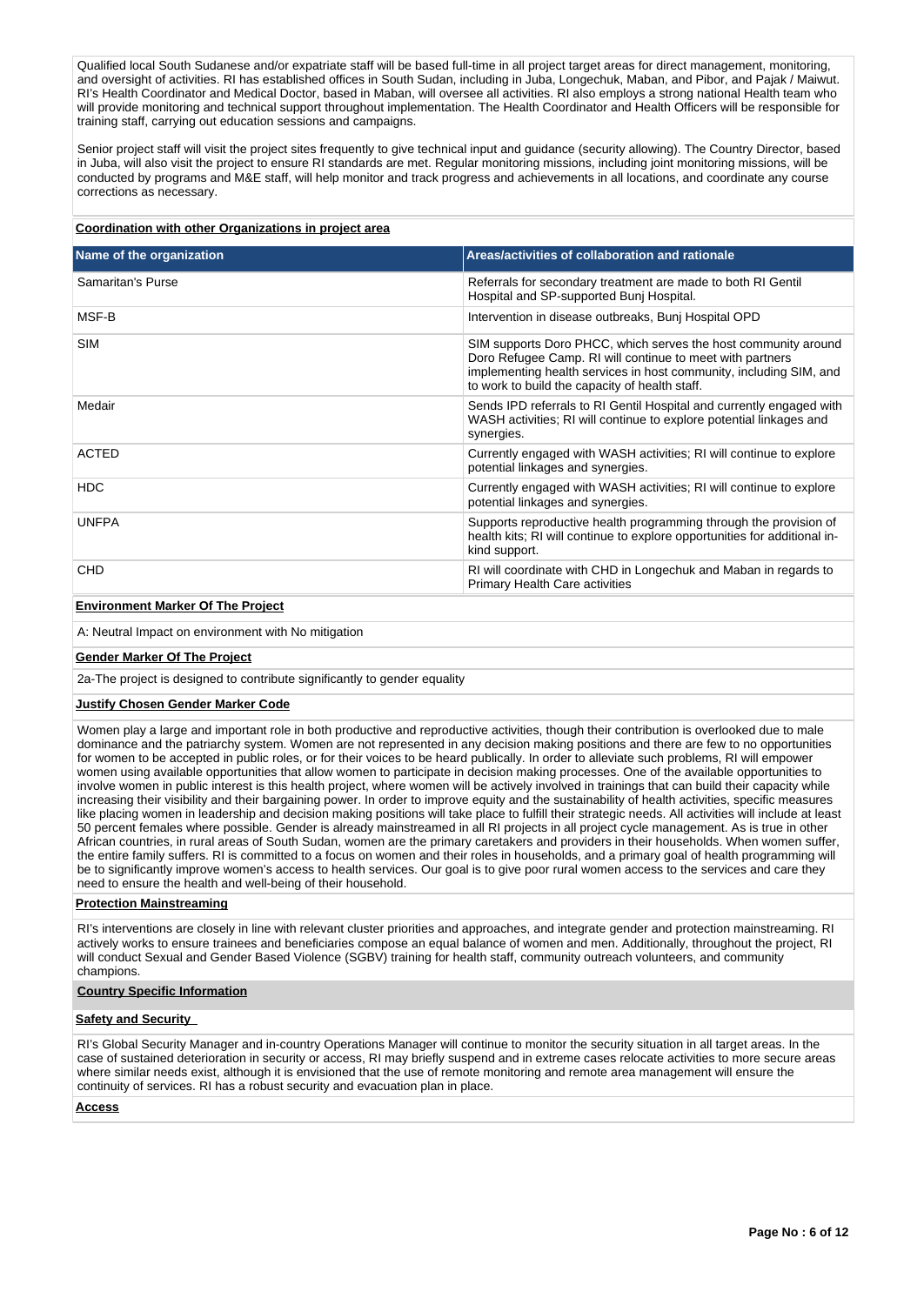RI has had full access in Upper Nile and for the last seven years in Maban. To mitigate the risk of program suspension or termination due to insecurity, RI works closely with local communities and authorities. RI is expecting to receive the same support from local communities and authorities in the future, however if RI is denied permission to work in certain areas, threats are issued against staff, or other circumstances arise that prohibit or limit RI's ability to implement the project, the following measure will be taken immediately:

- RI will communicate with OCHA / CHF immediately on the situation and the proposed mitigation plan;

- RI will engage all possible actors at various levels including local authorities, community leaders, OCHA, UNDSS, clusters, etc. to assist in the negotiation process and secure permission to implement the project activities enabling RI to provide critical humanitarian services to communities most in need;

- In case negotiation processes don't go well or RI is not able to implement activities as planned for any reason, RI will work closely with OCHA / CHF to take mitigating action. One example is if RI was unable to work in a given payam, the project team could utilize available resources to meet the needs of the population in neighboring areas / locations based on needs and gaps. However, RI will follow the guidance given by OCHA / CHF based on the specific situation.

# **BUDGET**

| Code | <b>Budget Line Description</b>                                                                                                                                                                                                                                                                                                                                                                                                                                                              |   | $D / S$ Quantity | <b>Unit</b><br>cost   | <b>Duration</b><br><b>Recurran</b><br>ce | %<br>charged<br>to CHF | <b>Total Cost</b> |
|------|---------------------------------------------------------------------------------------------------------------------------------------------------------------------------------------------------------------------------------------------------------------------------------------------------------------------------------------------------------------------------------------------------------------------------------------------------------------------------------------------|---|------------------|-----------------------|------------------------------------------|------------------------|-------------------|
|      | <b>Staff and Other Personnel Costs</b>                                                                                                                                                                                                                                                                                                                                                                                                                                                      |   |                  |                       |                                          |                        |                   |
| 1.1  | <b>Country Director</b>                                                                                                                                                                                                                                                                                                                                                                                                                                                                     | S |                  | 1   8,000<br>.00      | 5                                        | 10.00                  | 4,000.00          |
|      | RI's country director will provide oversight on the project as part of the larger country portfolio. He/she will dedicate 10% of his/her<br>time to the program over a period of five months.                                                                                                                                                                                                                                                                                               |   |                  |                       |                                          |                        |                   |
| 1.2  | <b>Grants Cordinator</b>                                                                                                                                                                                                                                                                                                                                                                                                                                                                    | D |                  | $1 \mid 3,800$<br>.00 | 5                                        | 10.00                  | 1,900.00          |
|      | Overall coordinator/manager of project, responsible for oversight and supervision of all program and operations aspects,<br>including liaising with partners, engaging government, organizing training programs, and working with other stakeholders. He/she<br>will dedicate 10% of his/her time to the project over a period of five months.                                                                                                                                              |   |                  |                       |                                          |                        |                   |
| 1.3  | <b>Country Finance Manager</b>                                                                                                                                                                                                                                                                                                                                                                                                                                                              | S |                  | $1 \, 5,000$<br>.00   | 5                                        | 10.00                  | 2,500.00          |
|      | RI's country finance manager will provide high level finance management support, including review of all finance reports and<br>donor compliance accountability. He/she will dedicate 10% of his time to the project over a period of five months.                                                                                                                                                                                                                                          |   |                  |                       |                                          |                        |                   |
| 1.4  | Deputy Finance Manager - Field Based                                                                                                                                                                                                                                                                                                                                                                                                                                                        | S |                  | $1 \mid 3,500$<br>.00 | 5                                        | 10.00                  | 1,750.00          |
|      | RI's deputy finance manager is based in the field sites and provides technical backstopping to field offices. He rotates on the<br>various field offices to ensure compliance with donor regulations. He/she will dedicate 10% of his time to the project over a period<br>of five months.                                                                                                                                                                                                  |   |                  |                       |                                          |                        |                   |
| 1.5  | Sr. Operations Manager & Security Coordinator                                                                                                                                                                                                                                                                                                                                                                                                                                               | S |                  | $1 \mid 5,000$<br>.00 | 5                                        | 10.00                  | 2,500.00          |
|      | RI's security coordinator and operations manager provides each project oversight and control on acquisition of quotations,<br>contracts, and material supplies for operations and activity implementation in accordance with RI finance, audit, and<br>competitive/transparent procurement policies and also over the security of the RI staff, beneficiaries and properties as advice as<br>appropriate. He/she will dedicate 10% of his time to the project over a period of five months. |   |                  |                       |                                          |                        |                   |
| 1.6  | <b>Health Coordinator</b>                                                                                                                                                                                                                                                                                                                                                                                                                                                                   | D |                  | 1 5,800<br>.00        | 6                                        | 20.00                  | 6,960.00          |
|      | RI's health coordinator will provide expertise, technical oversight, and support capacity building for all aspects of the program<br>related to food security and livelihood, The position will dedicate 20% of his/her time to the project over a period of six months.                                                                                                                                                                                                                    |   |                  |                       |                                          |                        |                   |
| 1.7  | <b>Medical Doctor</b>                                                                                                                                                                                                                                                                                                                                                                                                                                                                       | D | 1 <sup>1</sup>   | 3,500<br>.00          | 6                                        | 20.00                  | 4,200.00          |
|      | The medical doctor is responsible for direct implementation oversight in respective project locations supervised by Health<br>Coordinator. He/she will dedicate 20% of his/her time to the project over a period of six months.                                                                                                                                                                                                                                                             |   |                  |                       |                                          |                        |                   |
| 1.8  | Vaccinators                                                                                                                                                                                                                                                                                                                                                                                                                                                                                 | D |                  | 3   500.0<br>0        | 6                                        | 100.00                 | 9,000.00          |
|      | Three vaccinators will ensure EPI services are provided at supported facilities. They will also assist in outreach campaigns. They<br>are covered on a 100% basis for five months.                                                                                                                                                                                                                                                                                                          |   |                  |                       |                                          |                        |                   |
| 1.9  | Midwife                                                                                                                                                                                                                                                                                                                                                                                                                                                                                     | D |                  | $2 \mid 1,150$<br>.00 | 6                                        | 100.00                 | 13,800.00         |
|      | Two qualified midwifes will support maternal and child health services. She will be roving, supporting maternal care at facilities<br>within the host community.                                                                                                                                                                                                                                                                                                                            |   |                  |                       |                                          |                        |                   |
| 1.10 | <b>PHCC Supervisor</b>                                                                                                                                                                                                                                                                                                                                                                                                                                                                      | D |                  | $2 \mid 1,300$<br>.00 | 6                                        | 100.00                 | 15,600.00         |
|      | Two PHCC supervisors are responsible for the day to day routine technical direct implementation at project locations. He/she is<br>supervised by health coordinator. The position will dedicate 100% of his/her time to the project.                                                                                                                                                                                                                                                        |   |                  |                       |                                          |                        |                   |
| 1.11 | Logistics Officer                                                                                                                                                                                                                                                                                                                                                                                                                                                                           | S |                  | 1 1,500<br>.00        | 5                                        | 10.00                  | 750.00            |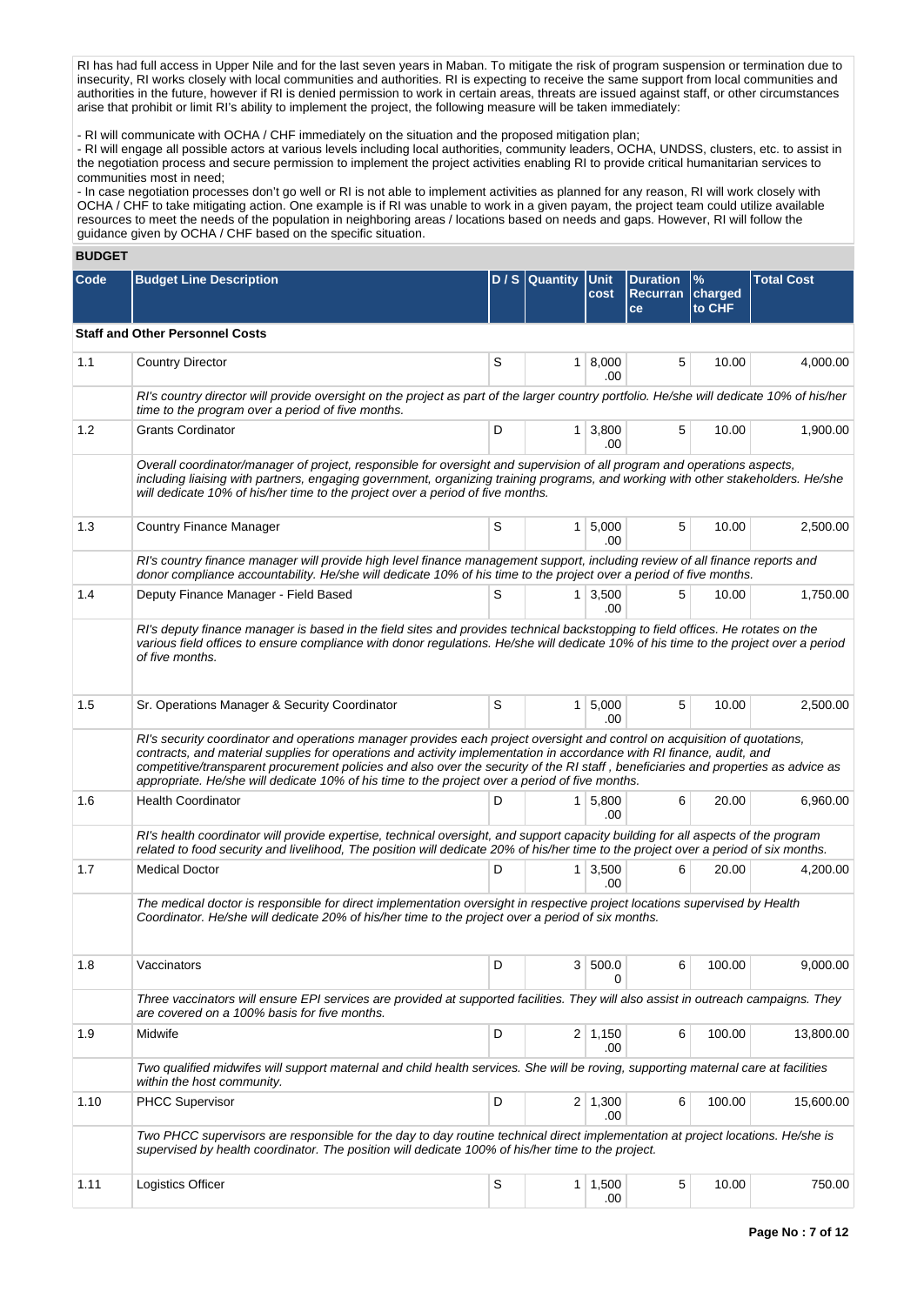|        | RI's Logistics Officer will provide dedicated project oversight and control on acquisition of quotations, contracts, and material<br>supplies for operations and activity implementation in accordance with RI finance, audit, and competitive/transparent<br>procurement policies; This person will dedicate 10% of their time to this project over a period of five months. |   |                |                        |   |        |           |
|--------|-------------------------------------------------------------------------------------------------------------------------------------------------------------------------------------------------------------------------------------------------------------------------------------------------------------------------------------------------------------------------------|---|----------------|------------------------|---|--------|-----------|
| 1.12   | Admin/HR officer                                                                                                                                                                                                                                                                                                                                                              | S |                | $1 \mid 1,600$<br>.00  | 5 | 10.00  | 800.00    |
|        | RI's admin/HR officers will provide support on program oversight including on personnel recruitment and human resources<br>matters, along with associated cross-cutting administration for operations and activity implementation in accordance with RI<br>finance, audit, and HR standards; he/she will dedicate 10% of time to the project.                                 |   |                |                        |   |        |           |
| 1.13   | Finance officer                                                                                                                                                                                                                                                                                                                                                               | S |                | $2 \mid 1,500$<br>.00  | 5 | 10.00  | 1,500.00  |
|        | RI's two national finance officers will provide daily oversight on project finances and finance staff as part of the larger country<br>portfolio, reporting project expenditures and accounts to the finance manager; he/she will dedicate 10% of time to the project.                                                                                                        |   |                |                        |   |        |           |
| 1.14   | <b>Security Guards</b>                                                                                                                                                                                                                                                                                                                                                        | S |                | 6 375.0<br>0           | 5 | 10.00  | 1,125.00  |
|        | The six office/ guesthouse / warehouse guards provide each project site with daily coverage of compound/warehouse security,<br>necessary in the current fluid context, in accordance with RI safety and security procedures. They will dedicate 10% of their time<br>to the project over a period of five months.                                                             |   |                |                        |   |        |           |
| 1.15   | Cook / Cleaner                                                                                                                                                                                                                                                                                                                                                                | S |                | 3 350.0<br>0           | 5 | 10.00  | 525.00    |
|        | The three Cooks / Cleaners will keep the office clean in accordance to RI standards. They will dedicate 10% of their time to the<br>project.                                                                                                                                                                                                                                  |   |                |                        |   |        |           |
| 1.16   | Driver                                                                                                                                                                                                                                                                                                                                                                        | S |                | 3   650.0<br>0         | 5 | 10.00  | 975.00    |
|        | The three drivers provide each project site with daily transport coverage and support in the deliverance of the activities in the field<br>and country office level. They will dedicate 10% of their time to project activities.                                                                                                                                              |   |                |                        |   |        |           |
| 1.17   | <b>Security Support</b>                                                                                                                                                                                                                                                                                                                                                       | S |                | $1 \mid 2,000$<br>.00  | 5 | 10.00  | 1,000.00  |
|        | Security Support will backstops and monitors the project at the country level. He/she will dedicate 10% of his/her time over a<br>period of 5 months.                                                                                                                                                                                                                         |   |                |                        |   |        |           |
| 1.18   | <b>EPI Supervisor</b>                                                                                                                                                                                                                                                                                                                                                         | D |                | 1   800.0<br>0         | 6 | 100.00 | 4,800.00  |
|        | The EPI Supervisor will ensure EPI services are provided at supported facilities. He/she will oversee the vaccinators and ensure<br>cold chain protocol is adhered to. He/she is 100% covered over a period of six months.                                                                                                                                                    |   |                |                        |   |        |           |
|        | <b>Section Total</b>                                                                                                                                                                                                                                                                                                                                                          |   |                |                        |   |        | 73,685.00 |
|        | <b>Supplies, Commodities, Materials</b>                                                                                                                                                                                                                                                                                                                                       |   |                |                        |   |        |           |
| 2.1    | Immunization campaign                                                                                                                                                                                                                                                                                                                                                         | D |                | $1 \mid 2,000$<br>.00  | 1 | 100.00 | 2,000.00  |
|        | An accelerated EPI vaccination plan will be carried out. This includes mobilization activities, day-to-day travel costs, and<br>supplies/materials needed for the campaign.                                                                                                                                                                                                   |   |                |                        |   |        |           |
| 2.2    | Transport of program supplies                                                                                                                                                                                                                                                                                                                                                 | D |                | $1 \mid 13,00$<br>0.00 | 1 | 100.00 | 13,000.00 |
|        | Cost of loading and offloading medical supplies to beneficiaries. This will include the transport and distribution via air charter to<br>Maban.                                                                                                                                                                                                                               |   |                |                        |   |        |           |
| 2.3    | Rehabilitation of PHCC/PHCUs                                                                                                                                                                                                                                                                                                                                                  | D |                | 3 2,000<br>.00         | 1 | 100.00 | 6,000.00  |
|        | This will support small-scale repairs at four facilities (Bunji, Dangaji, Gasmala and Gentil).                                                                                                                                                                                                                                                                                |   |                |                        |   |        |           |
| 2.4    | Essential drugs and medical equipment                                                                                                                                                                                                                                                                                                                                         | D |                | $1 \ 20,00$<br>0.00    | 1 | 100.00 | 20,000.00 |
|        | Pharmaceuticals and medical supplies will ensure continued service delivery at four-targeted facilities.                                                                                                                                                                                                                                                                      |   |                |                        |   |        |           |
|        | <b>Section Total</b>                                                                                                                                                                                                                                                                                                                                                          |   |                |                        |   |        | 41,000.00 |
| Travel |                                                                                                                                                                                                                                                                                                                                                                               |   |                |                        |   |        |           |
| 5.1    | Staff travel (per diem)                                                                                                                                                                                                                                                                                                                                                       | D | 1 <sup>1</sup> | 50.00                  | 6 | 100.00 | 300.00    |
|        | "The budget line will be used to provide per diems and accommodation allowance for the staff working under this program."<br>The budget line will be used to provide per diems and accommodation allowance for the staff working under this program.                                                                                                                          |   |                |                        |   |        |           |
| 5.2    | Local flights for staff travel (Juba-Maban)                                                                                                                                                                                                                                                                                                                                   | D |                | 1 250.0<br>0           | 6 | 100.00 | 1,500.00  |
|        | These funds will be used to cater for the travels for the program staff to and from the field sites. "                                                                                                                                                                                                                                                                        |   |                |                        |   |        |           |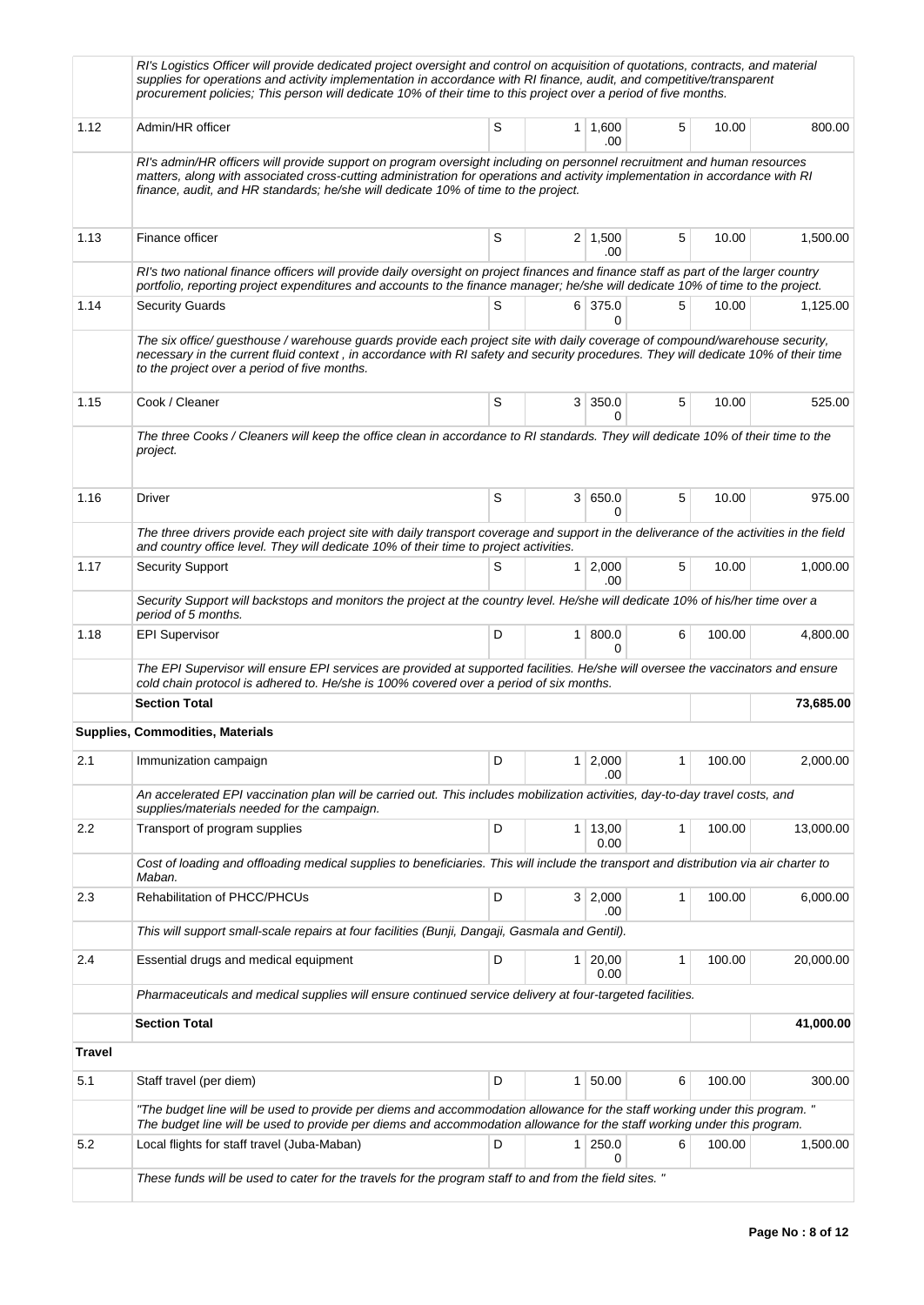| 5.3  | Int'l flights for staff deployment (field-home)                                                                                                                                                                                  | D | 1              | 650.0<br>ი            | 6 | 100.00 | 3,900.00 |
|------|----------------------------------------------------------------------------------------------------------------------------------------------------------------------------------------------------------------------------------|---|----------------|-----------------------|---|--------|----------|
|      | These funds will cater for the travel of the Maban-based expats responsible for program implementation.                                                                                                                          |   |                |                       |   |        |          |
|      | <b>Section Total</b>                                                                                                                                                                                                             |   |                |                       |   |        | 5,700.00 |
|      | <b>General Operating and Other Direct Costs</b>                                                                                                                                                                                  |   |                |                       |   |        |          |
| 7.1  | Stationary and office materials (field office)                                                                                                                                                                                   | D | $\mathbf{1}$   | 500.0<br>0            | 6 | 10.00  | 300.00   |
|      | These budget will be used to purchase stationery to be used in the field sites where the project is being implemented.                                                                                                           |   |                |                       |   |        |          |
| 7.2  | Office / GH rent and maintenance (field office)                                                                                                                                                                                  | D | $\mathbf{1}$   | 6,000<br>.00          | 6 | 10.00  | 3.600.00 |
|      | These funds will be used to support satellite offices in field locations to ensure smooth delivery of program activities and provision<br>of oversight to the ground team.                                                       |   |                |                       |   |        |          |
| 7.3  | Utilities - Maban (field office)                                                                                                                                                                                                 | D | 1 <sup>1</sup> | 2,550<br>.00          | 6 | 10.00  | 1,530.00 |
|      | These funds will be used to pay for water, garbage collection and other services in the field locations of the project.                                                                                                          |   |                |                       |   |        |          |
| 7.4  | Communications (field office)                                                                                                                                                                                                    | D |                | $1 \mid 2,300$<br>.00 | 6 | 10.00  | 1,380.00 |
|      | The budget will be utilized to buy thuraya airtime and other related communication supplies with the field locations for the<br>purpose of reporting and dissemination of information in a timely manner.                        |   |                |                       |   |        |          |
| 7.5  | Printing / Photocopying                                                                                                                                                                                                          | D | 1              | 1,500<br>.00          | 6 | 10.00  | 900.00   |
|      | Funds will be used to print and reproduce materials and pamphlets to be used for the program activities in the field sites.                                                                                                      |   |                |                       |   |        |          |
| 7.6  | Maintenance and fuel for power generation                                                                                                                                                                                        | D | 1 <sup>1</sup> | 1,500<br>.00          | 6 | 10.00  | 900.00   |
|      | Funds will be used to procure fuel for use to generate power for use in the offices where the program is being implemented in the<br>day to day running of the office activities.                                                |   |                |                       |   |        |          |
| 7.7  | Postage and Courier                                                                                                                                                                                                              | D | 1              | 450.0<br>$\Omega$     | 6 | 10.00  | 270.00   |
|      | These funds will be used for posting/courier program related materials to/from head office. These include supporting<br>documentations for technical staff whose costs are levied from Headquarters as well as signed agreements |   |                |                       |   |        |          |
| 7.8  | Juba office / GH rent                                                                                                                                                                                                            | S | 1              | 14,00<br>0.00         | 6 | 10.00  | 8,400.00 |
|      | These budget will be utilized to partly finance the rent of the main office in Juba as well as the guesthouse for the support staff.                                                                                             |   |                |                       |   |        |          |
| 7.9  | Vehicle rental (fourwheel and light vehicle)                                                                                                                                                                                     | D | 1 <sup>1</sup> | 1,000<br>.00          | 6 | 10.00  | 600.00   |
|      | These funds are for renting vehicles for the use of supporting the program activities during the various campaigns and trainings.                                                                                                |   |                |                       |   |        |          |
| 7.10 | Vehicle fuel and maintenance                                                                                                                                                                                                     | D | 1 <sup>1</sup> | 2,000<br>.00          | 6 | 10.00  | 1,200.00 |
|      | These funds will be used to purchase fuel for the vehicles as well as maintenance of the vehicles during the project<br>implementation                                                                                           |   |                |                       |   |        |          |
| 7.11 | Banking charges                                                                                                                                                                                                                  | D | $\mathbf{1}$   | 303.2<br>0            | 6 | 10.00  | 181.92   |
|      | These will be used to pay for the bank charges-legder fees as well as swift charges and any other related charges during the<br>cash handling of the funds                                                                       |   |                |                       |   |        |          |
| 7.12 | Insurances (Non-Personnel)                                                                                                                                                                                                       | S | 1 <sup>1</sup> | 520.0<br>0            | 6 | 10.00  | 312.00   |
|      | This will cover insurance for the vehicles and premises upon which the staff working under the program are using.                                                                                                                |   |                |                       |   |        |          |
| 7.13 | <b>Legal Fees</b>                                                                                                                                                                                                                | D | 1              | 380.0<br>0            | 6 | 10.00  | 228.00   |